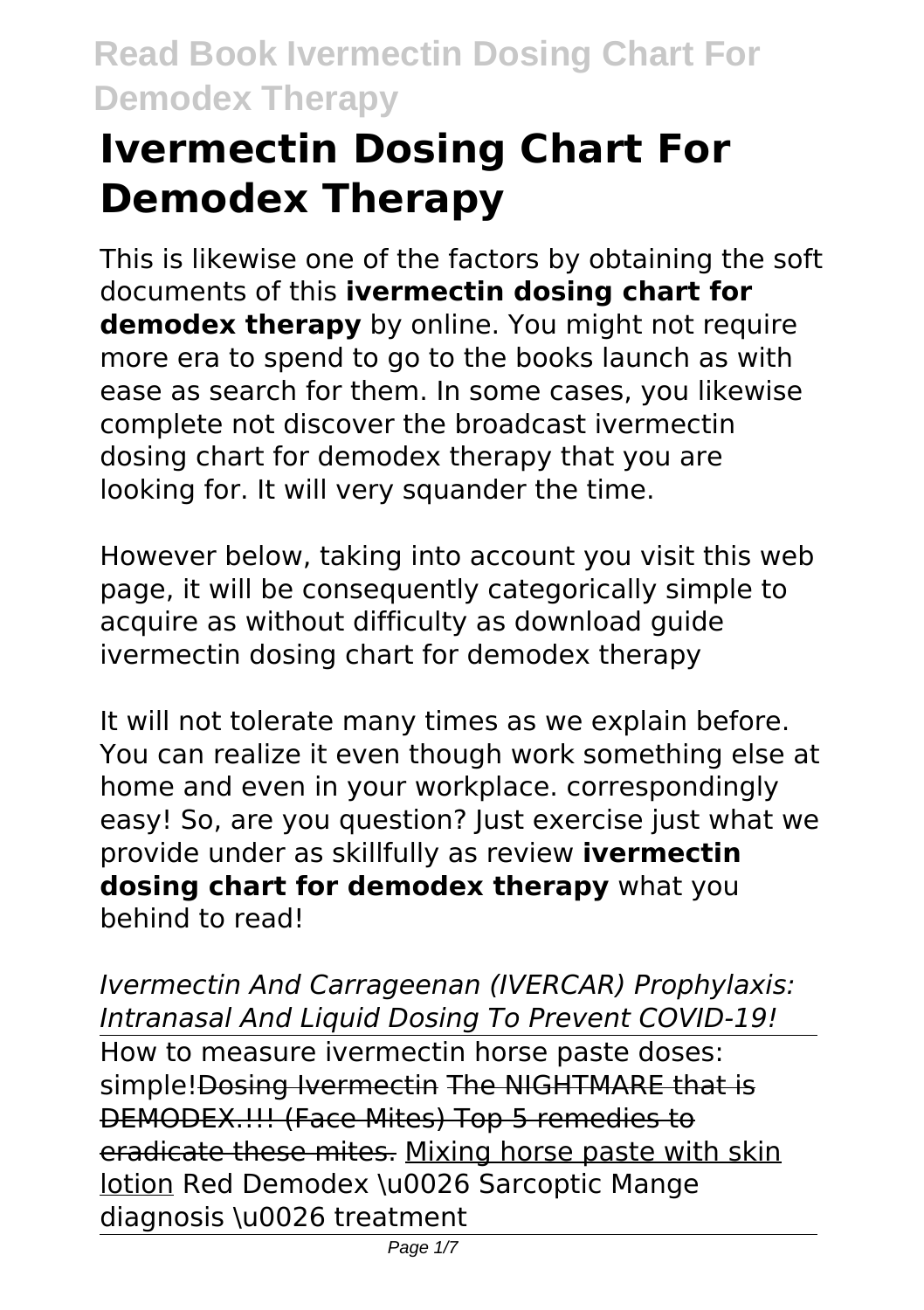ROSACEA CURE*Dr. Jean-Jacques Rajter and Dr. Juliana Cepelowicz Rajter Discuss Ivermectin In Broward County* American Bully : FTB Ivermectin 1% solution administration DEMODEX MITES ON YOUR SKIN| DR DRAY *Ivermectin for dogs what it is, what it is for and dosage. Animal Planet \u0026 Animal channel* Ivermectin And Doxycycline Combination Therapy For COVID-19: An Observational Study On 100 Patients. How To Get Rid of Scabies Mites Within 24 Hours What the Vets won't tell you! How to kill Heartworms! Also Prevent getting them.

Demodex cure! Kill Demodex infestation! No more face mites! Human solution for demodicosis! Video 4 **Demodex Skin Scrape on a Dog** *How to make a Borax/Hydrogen Peroxide solution for treating mange* 5 Cures for Scabies: 3 DIY home cures and 2 prescription cures (5% permethrin + more) *Demodex Treatment (HOW TO TREAT DEMODEX!) HOW I CURED MY ROSACEA // IRRITATION // REDNESS // MY STORY Rosacea - demised mites* Ivermectin for Heartworm Clinical Trials and Research News Weekly Roundup | S2 E27 | Ivermectin VS Hydroxychloroquine Ivermectin as a potential therapy in COVID-19 Ivermectin being studied for Coronavirus? | COVID-19 Ivermectin and Moxidectin Resistance in Small Strongyles **Pet Care: Demodex (a common mite found in dogs)** How To Treat Your Dogs and Cats With Over-the-Counter Drugs *IVERMECTIN AGMECTIN OVERDOSAGE / SIDE EFFECTS* FDA-approved drug Ivermectin inhibits replication of SARS-CoV-2 (Covid19 Treatment ): Must watch Ivermectin Dosing Chart For Demodex IVERMECTIN DOSING CHART FOR DEMODEX THERAPY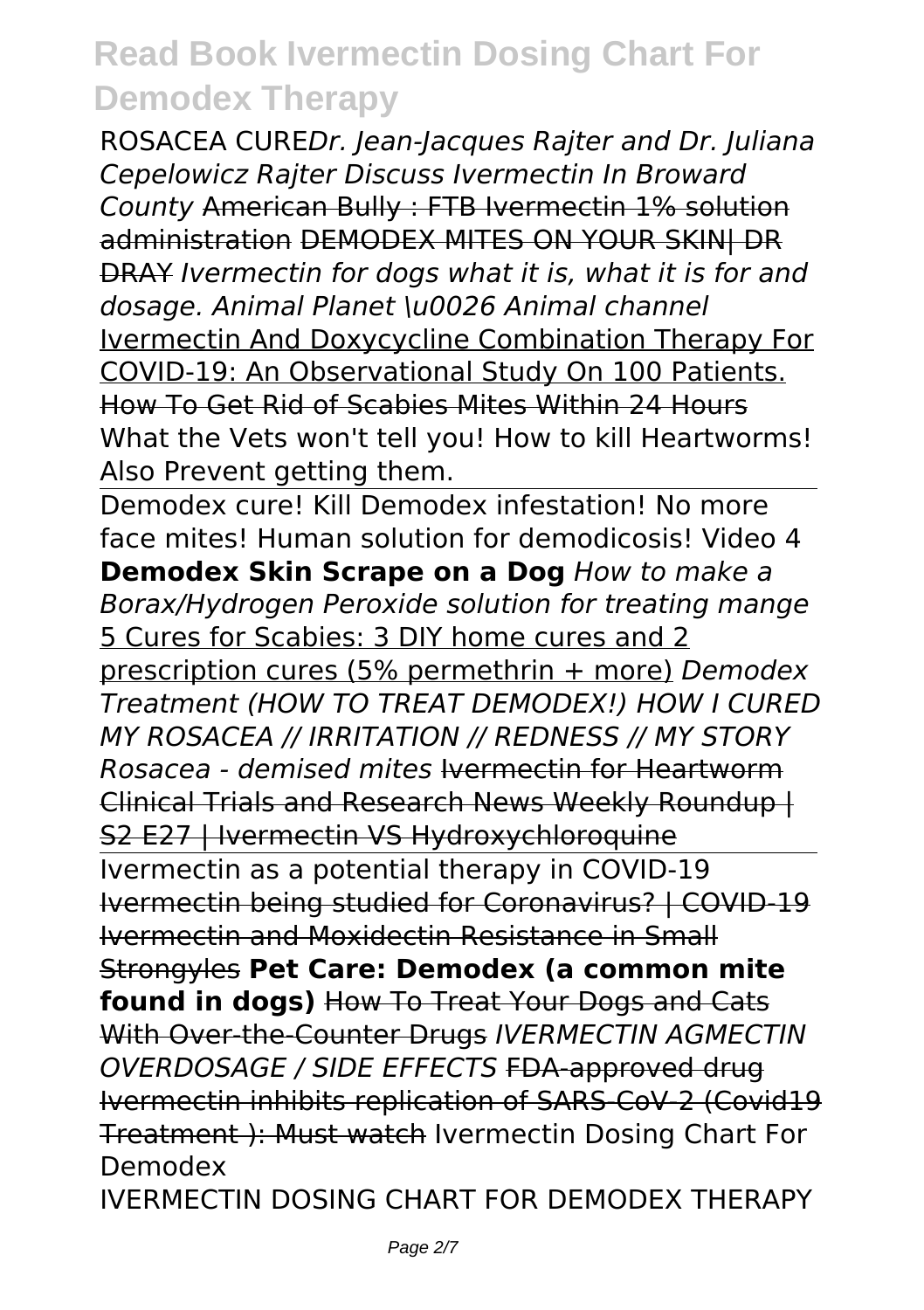Note: All mixtures should be dispensed in brown or amber bottles (Recipes are for 4 ounce bottles) Ivermectin 1 mg/ml Recipe: 1% Ivomec 12 cc plus Cherry syrup 108 cc OR 0.27% Ivomec 44.4 cc plus Cherry syrup 75.6 cc Therapy Day Dose Example: 6 lb dog Dose

IVERMECTIN DOSING CHART FOR DEMODEX THERAPY Cure may not be achievable in these patients. Dosage guidelines based on body weight: 15 to 24 kg: 3 mg orally one time. 25 to 35 kg: 6 mg orally one time. 36 to 50 kg: 9 mg orally one time. 51 to 65 kg: 12 mg orally one time. 66 to 79 kg: 15 mg orally one time. 80 kg or more: 0.2 mg/kg orally one time.

Ivermectin Dosage Guide with Precautions - Drugs.com

26-44 kg: 6 mg PO; may repeat in 3-12 mo. 45-64 kg: 9 mg PO; may repeat in 3-12 mo. 65-84 kg: 12 mg PO; may repeat in 3-12 mo. ≥85 kg: 150 mcg/kg PO; may repeat in 3-12 mo. Dosing considerations....

Stromectol (ivermectin) dosing, indications, interactions ...

Ivermectin Dosage Chart For Dogs Demodex. Written by Kupis on August 31, 2020 in Chart. Ivermectin for dogs dosage chart trinity 1pc ivermectin bp 0 2 w v per canine demodicosis treatment oute ivermectin 4 mg new flea tick medication by merck just. Ivermectin For Dogs Bully Max.

Ivermectin Dosage Chart For Dogs Demodex - Reviews Of Chart The exact dosage is 0,0272 ml per 10 pounds of body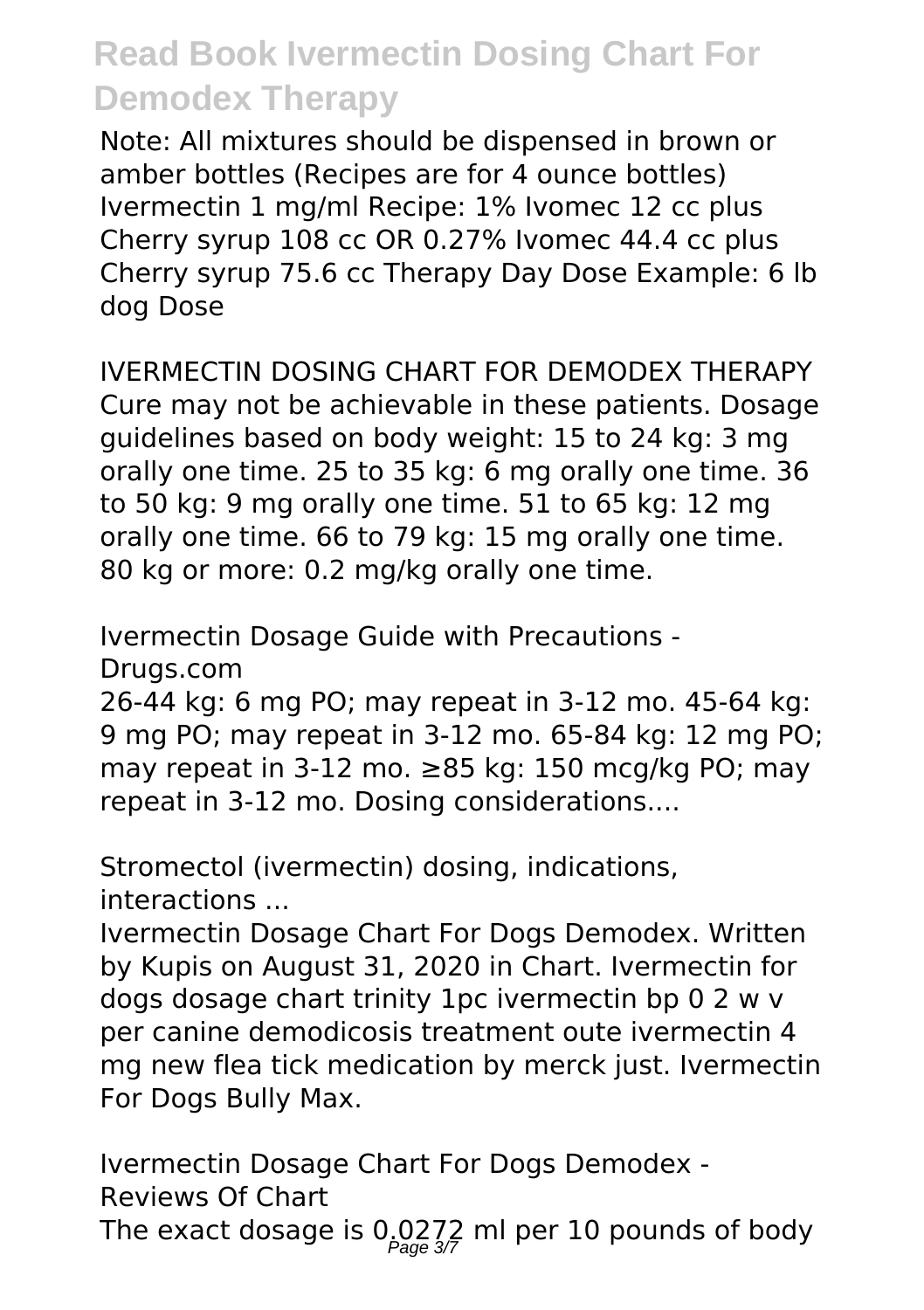weight, approximately 0.03 cc per 10 pounds of body weight. 1 cc of ivomec 1% diluted 30:1 contains 333 mcg ivermectin;  $0.1$  cc = 33 mcg ivermectin. The minimum dosage is 0.0824 cc per 10 pounds of body weight, approximately 0.1 cc per 10 pounds of body weight.

DogAware.com Health: Ivermectin Dosage Instructions for ...

To reach this level, ivermectin would need to accumulate in the lungs more than 25 times the calculated rate at the approved weekly dose. For the weekly 120 mg dose, it would need to build up over...

The approved dose of ivermectin alone not useful in ...

Ivermectin is best taken as a single dose with a full glass (8 ounces) of water on an empty stomach (1 hour before breakfast), unless otherwise directed by your doctor. To help clear up your infection, take this medicine exactly as directed. Your doctor may want you to take another dose every 3 to 12 months.

Ivermectin (Oral Route) Proper Use - Mayo Clinic A 1 ml volume of ivermectin in syrup is much easier for owners to draw up accu-rately and administer than a 0.1 ml volume of the 1 percent ivermectin solution. Choose the concentration of ivermectin in syrup based on the therapeutic dose required for the patient (Table 1, page 32). Ivermectin is stable for up to six months

Treating canine demodicosis Ivermectin administration was reportedly consistent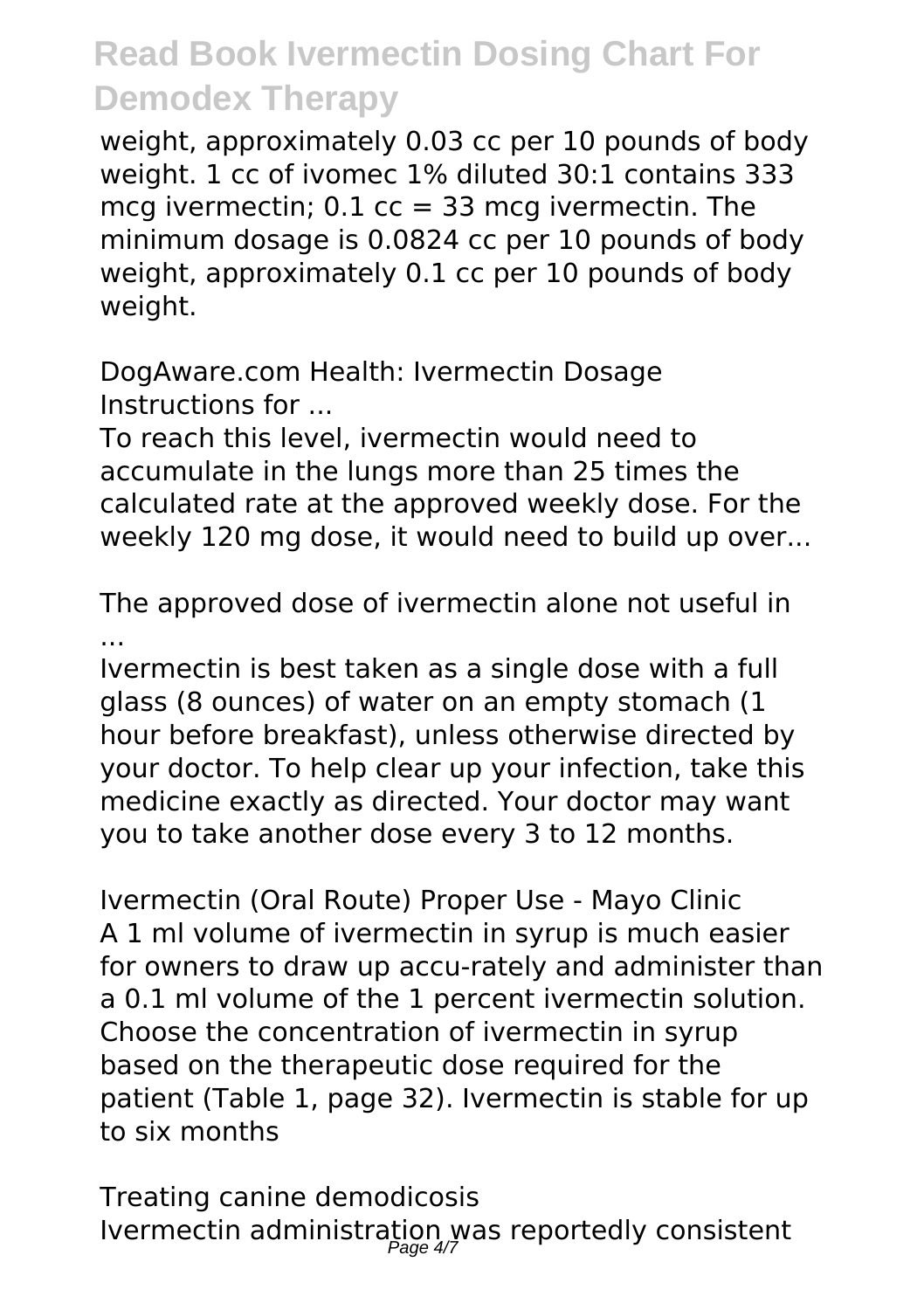with hospital quidelines: a single dose of 200 µg/kg, with repeat dosing on Day 7 if the patient was still hospitalized (13 patients received a second dose). Ninety percent of the ivermectin group and 97% of the usual care group received hydroxychloroquine (the majority received hydroxychloroquine in conjunction with azithromycin).

Ivermectin | COVID-19 Treatment Guidelines Usually the vet will provide the appropriate dosage, but generally speaking, a dose of 0.3mg/kg once every two weeks is sufficient for the treatment of demodectic mange. The liquid version of Ivermectin is sometimes packaged in filled syringes with set amounts, which makes it easier to gauge the dosage levels.

Dog Skin Treatments - Using Ivermectin for Demodectic ...

Dogs usually get one pill a month with a dose of 6 micrograms of ivermectin per kilogram of a dog's weight, according to petMD. For example, a 25-pound dog weighs about 11 kg and would get 66 micrograms of ivermectin for heartworm prevention.

Ivermectin Dosing for Dogs | Cuteness The dose FOR.27% Ivermectin is "one drop per pound" (0.05 ml per pound, 0.5 ml for an adult cat). If using the 1% solution, the dose is 0.1 ml for an adult cat, but must be carefully diluted to be accurately dosed in kittens.

Use of Ivermectin to Control Ear Mites, Body Mites, and ...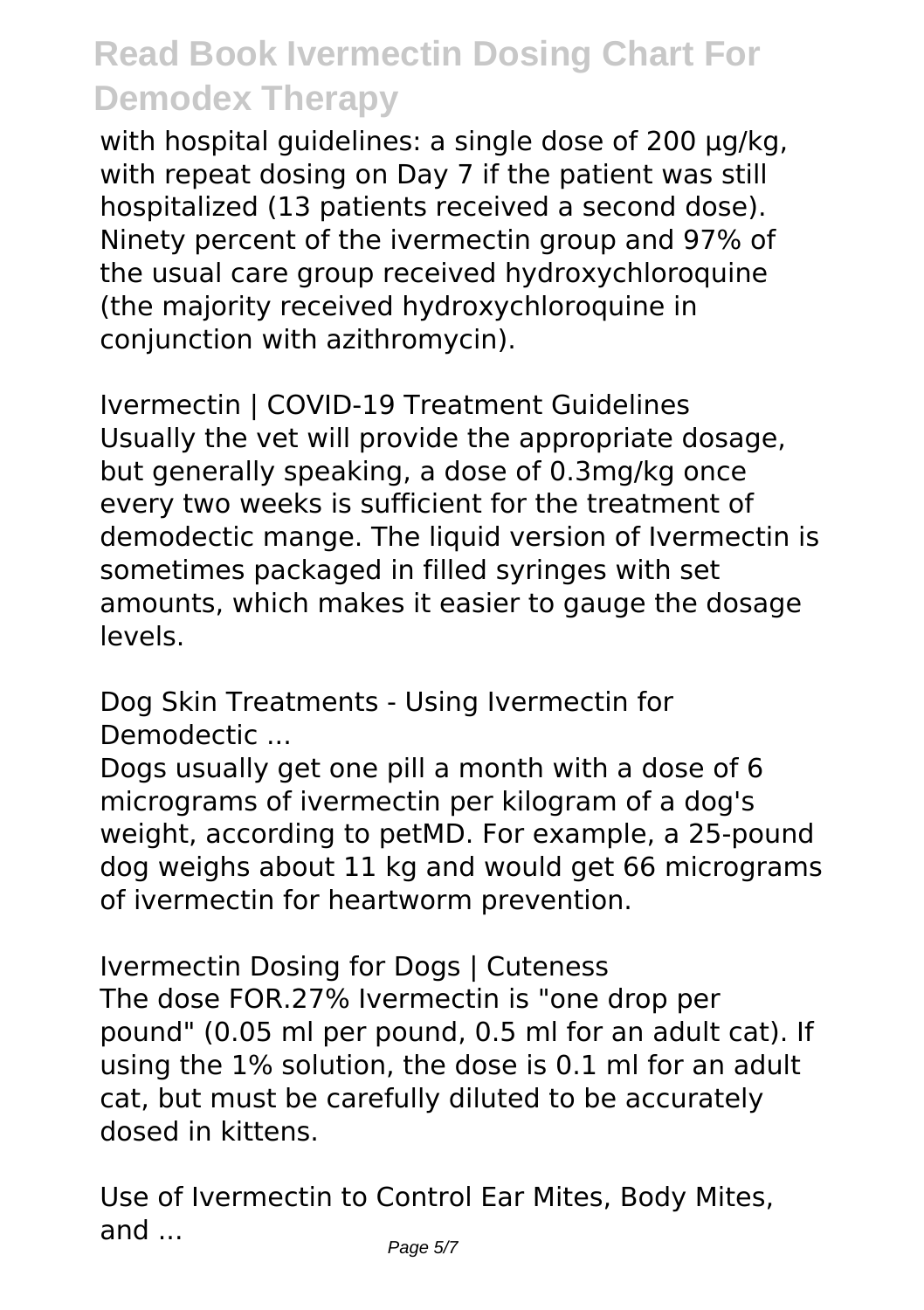at this higher dose. However, ivermectin has gone through extensive clinical trials. Dermatology experts have routinely used ivermectin for treatment of demodectic mange since the early 1990's and have published extensive dosing recommendations in veterinary medical journals and textbooks. When used in this way, ivermectin is

Demodectic Mange - Ivermectin Use for Treatment Ivermectin dosage for demodectic mange canine demodicosis pigs chinchillas and degus veterian key demodectic mange affordable pet care canine demodicosis Using Ivermectin Safely In Dogs VetdepotIvermectin For Dogs Bully MaxIvermectin For Dogs Dosage Chart MazarIvermectin For Dogs Dosage Chart MazarIvernectin Dosages For DogsIvermectin Dose Pictures PhotosIvermectin For Dogs Dosage Chart ...

Ivermectin Dosage Chart For Dogs Demodex - Best Picture Of

Ivermectin for dogs is an effective pharmaceutical medication used for parasite prevention and treatment. However, it is important to know how to use this drug safely!

A Guide to Safely Using Ivermectin for Dogs | CertaPet In healthy cats, ivermectin has a high margin of safety. Overdose can occur when pet owners administer ivermectin products for livestock on their cat in an attempt to save money. Clinical signs can develop in cats exposed at greater levels than 2.5 mg per kg, although toxicosis has been reported in cats at a dose of 0.3-0.4 mg/kg subcutaneously ...